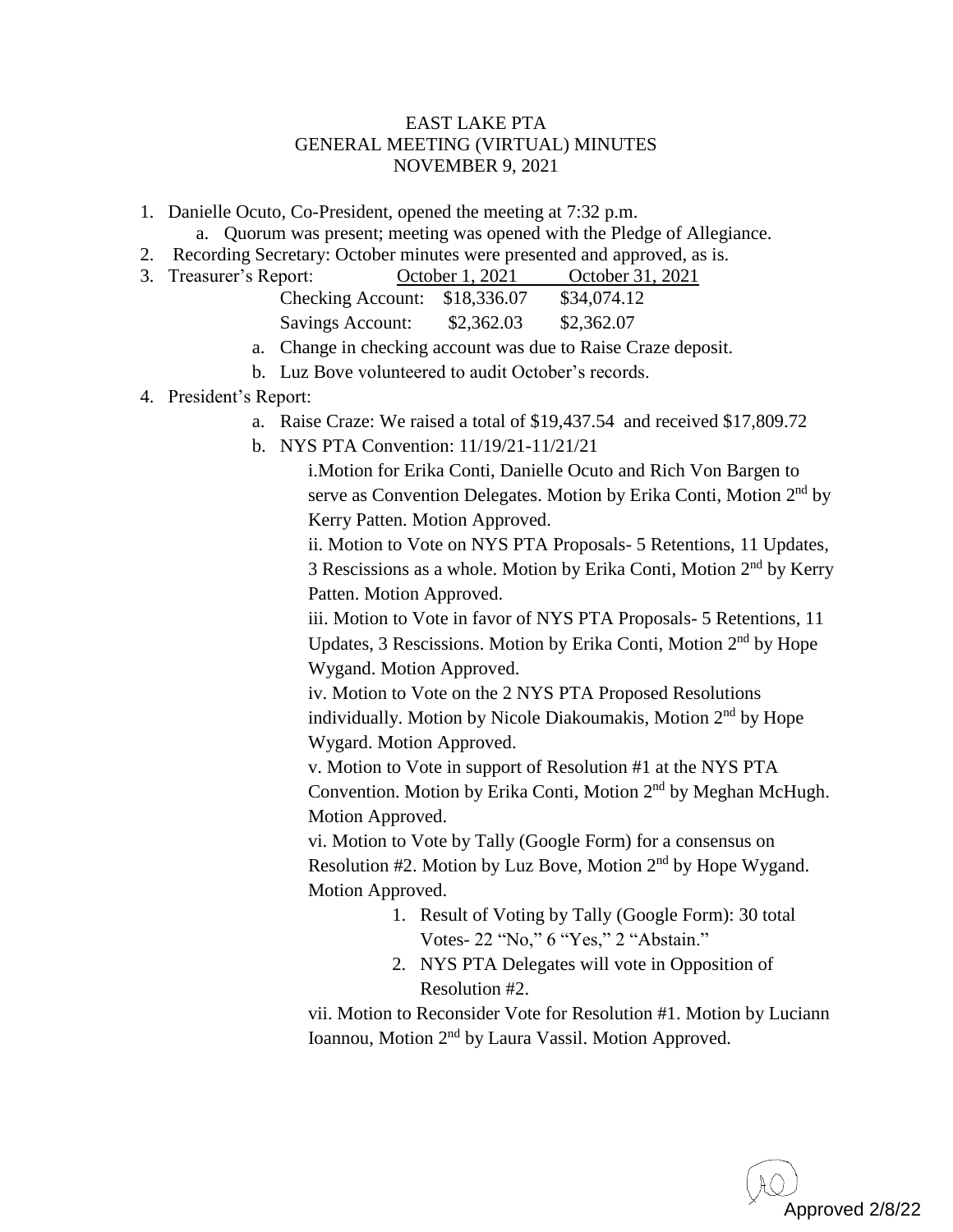viii. Motion to Vote by Tally (Google Form) for Resolution #1. Motion by Luciann Ioannou, Motion 2<sup>nd</sup> by Laura Vassil. Motion Approved.

- 1. Result of Voting by Tally (Google Form): 24 total Votes- 8 "No," 16 "Yes," 0 "Abstain."
- 2. NYS PTA Delegates will Vote in favor of Resolution #1.

ix. Motion to Approve 5 Bylaw Amendments to NYS PTA Bylaws. Motion by Erika Conti, Motion 2<sup>nd</sup> by Kerry Patten. Motion Approved.

- c. East Lake Bylaws: Motion to Approve new proposed East Lake Bylaws. Motion by Michelle McGuire, Motion 2<sup>nd</sup> by Danielle Ocuto. Motion Approved.
- d. PTA Advocacy Committee: Motion to have a representative from East Lake take part in the Massapequa Council of PTA's Advocacy Committee. Motion by Erika Conti, Motion 2<sup>nd</sup> by Luciann Ioannou. Motion Approved.
- e. Nominating Committee: Volunteers for the 2022-2023 Nominating Committee are Meaghan Wrona, Kerry Walcott, Christina Vitucci, Roseann Dilorio, Natalie Johnson and Luciann Ioannou.
	- 1. Motion to approve Nominating Committee. Motion by Danielle Ocuto, Motion 2<sup>nd</sup> by Erika Conti. Motion Approved.
- 5. Vice President:
	- a. Current Membership: 444; Membership Goal: 584
	- b. There is still no class winner for 100% PTA membership in grades 3-5.
	- c. Please submit Event Completion Forms to Luz Bove (PDF or Google form available on website)

## 6. Committee Reports:

- a. Fall Family Fun: Bingo was a success. 270 people attended over 2 sessions. Next event is the Elf Musical 12/5. Questions about Covid testing/policies can be directed to the Argyle Theater.
- b. Blood Drive: Successful. 35 pints of blood were collected.
- c. Reflections: Received 57 entries that are prepared for judging at McKenna. Mrs. Krakoff was very instrumental in the committee's success.
- d. Picture Day: Ran smoothly. Volunteers are needed for retake day 12/7.
- e. East Lake Essentials: Successful. 87 orders placed and \$948 raised.
- f. Beautification: Met with custodians to see areas that could be worked on and are putting together ideas to present to the board.